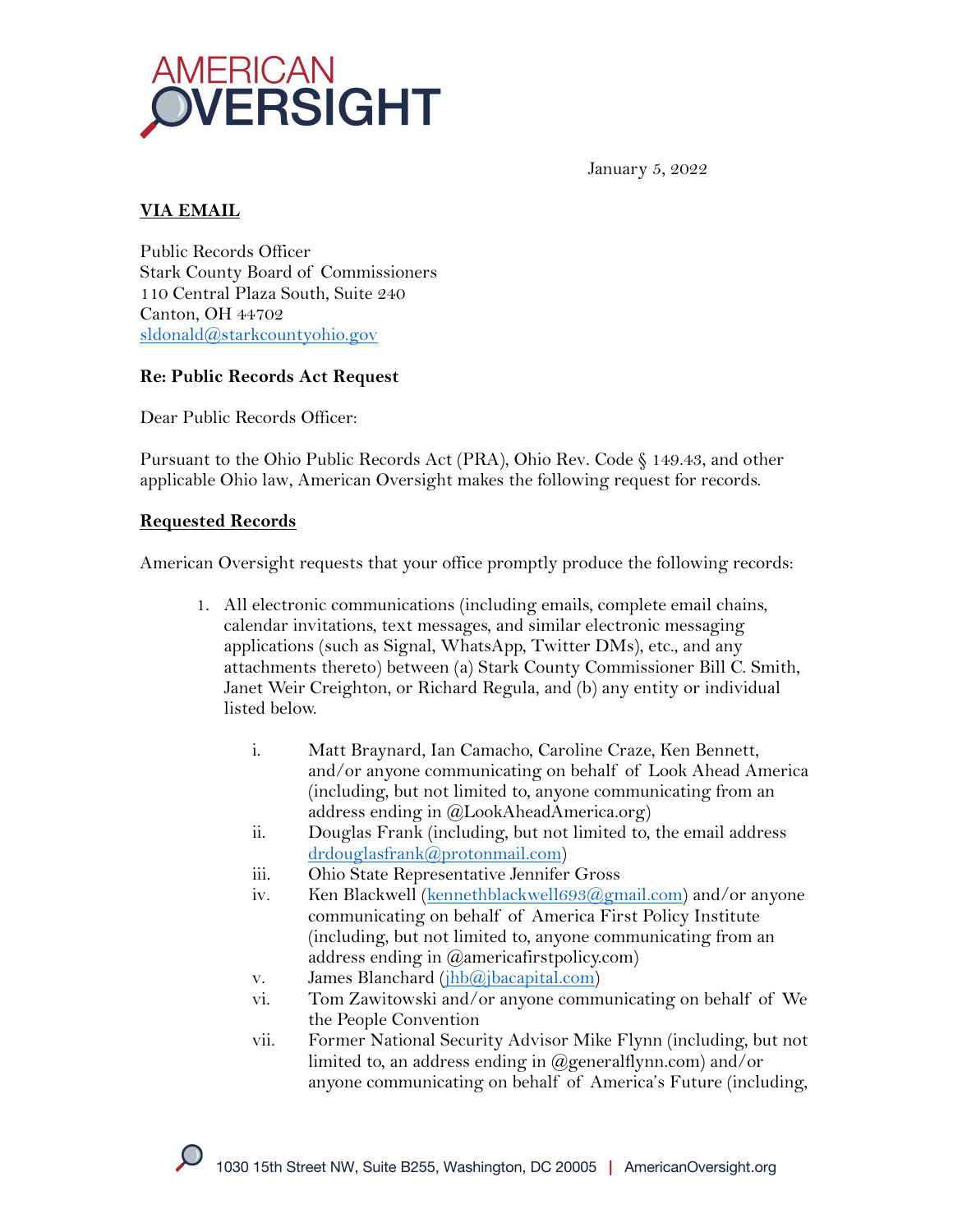but not limited to, anyone communicating from an address ending in @americasfuture.net)

- viii. Ivan Raiklin (ivan.raiklin@gmail.com or socialmediaraiklin@gmail.com)
- ix. Velma Ann Ruth, Patrick Cubbage, and/or Mark Still (mark@pearlconsolidated.com), or anyone communicating on behalf of Patriot Caucus (including, but not limited to, anyone communicating from an address ending in @patriot-caucus.com)
- x. Cleta Mitchell (including, but not limited to, cleta@cletamitchell.com, cmitchell@foley.com, or an address ending in @bradleyfdn.org)
- xi. Jenna Ellis and/or anyone communicating on behalf of Liberty University's Falkirk Center (including, but not limited to, anyone communicating from an address ending in @falkirkcenter.com), Thomas More Society (including, but not limited to, anyone communicating from an address ending in @thomasmoresociety.org), or American Greatness Fund (including, but not limited to, anyone communicating from an address ending in @americangreatnessfund.com)
- xii. Colonel Phil Waldron (including, but not limited to, phil@onewarrrior.com or p@bonfiresearch.org), Russell Ramsland (including, but not limited to, ryuks9sq@alliedspecialops.us), J. Keet Lewis, and/or anyone communicating on behalf of Allied Security Operations Group (including, but not limited to, anyone communicating from an address ending in @alliedspecialops.us)
- xiii. Christina Bobb, Chanel Rion, or anyone communicating from an address ending in @oann.com, or Voices and Votes, including anyone communicating from an email address ending in @voicesandvotes.org)
- xiv. Mike Lindell  $(mike@mypillow.com)$  and/or his attorney, Kurt Olsen
- xv. Phill Kline (phillklineva@gmail.com), Jacqueline Timmer, Tom Breth, or anyone communicating on behalf of the American Voter's Alliance (including, but not limited to, anyone communicating from an address ending in  $(\partial \text{got-freedom.org})$
- xvi. Seth Keshel
- xvii. Jeff O'Donnel
- xviii. Al Hartman, Jenny Limcher, or anyone communicating on behalf of Hartman REIT (@hi-reit.com)

For part 1 of this request, please provide all responsive records from January 1, 2021, through the date this request is initially received by your office.

2. All electronic communications (including emails, complete email chains, calendar invitations, text messages and similar electronic messaging applications (such as Signal, WhatsApp, Twitter DMs), etc., and any attachments thereto) sent by Stark County Commissioner Bill C. Smith, Janet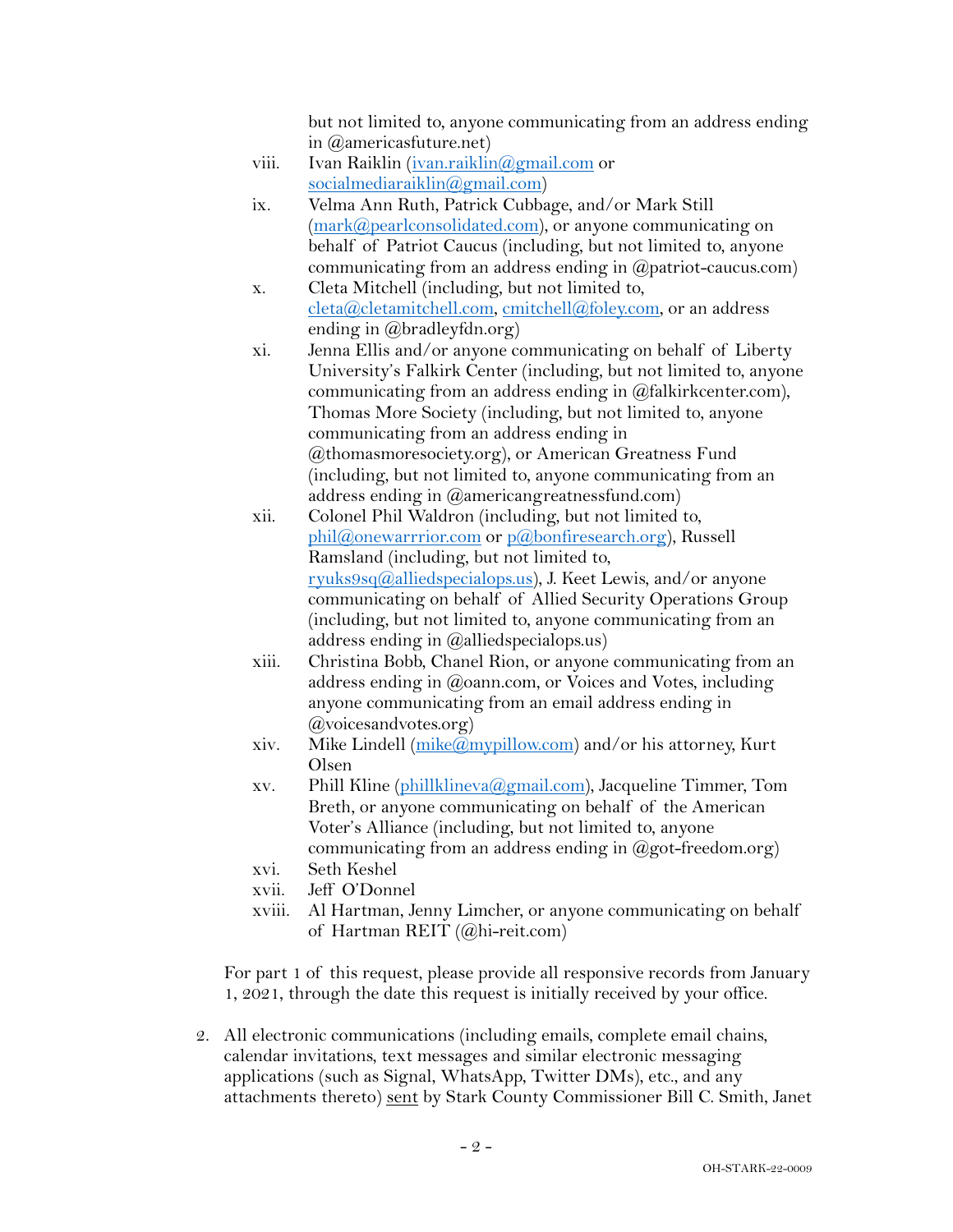Weir Creighton, or Richard Regula containing any of the following search terms:

#### Search Terms:

- i. Dominion
- ii. "Dominion Voting Systems"
- iii. "Voting machine\*"
- iv. "Voter machine\*"
- v. Maricopa
- vi. Arizona
- vii. "Election audit"

In an effort to accommodate Stark County and reduce the number of potentially responsive records to be processed and produced, American Oversight has limited item 2 of this request to emails sent by the listed officials. To be clear, however, American Oversight still requests that complete email chains be produced, displaying both sent and received messages. This means, for example, that both Commissioner Bill Smith's response to an email containing the search term "Dominion" and the initial received message are responsive to this request and should be produced.

For part 2 of this request, please provide all responsive records from February 1, 2021, through June 1, 2021.

Please notify American Oversight of any anticipated fees or costs in excess of \$100 prior to incurring such costs or fee.

## **Guidance Regarding the Search & Processing of Requested Records**

In connection with its request for records, American Oversight provides the following guidance regarding the scope of the records sought and the search and processing of records:

- Please search all locations and systems likely to have responsive records, regardless of format, medium, or physical characteristics. For instance, if the request seeks "communications," please search all locations likely to contain communications, including relevant hard-copy files, correspondence files, appropriate locations on hard drives and shared drives, emails, text messages or other direct messaging systems (such as iMessage, WhatsApp, Signal, or Twitter direct messages), voicemail messages, instant messaging systems such as Lync or ICQ, and shared messages systems such as Slack.
- § In conducting your search, please understand the terms "record," "document," and "information" in their broadest sense, to include any written, typed, recorded, graphic, printed, or audio material of any kind. We seek records of any kind, including electronic records, audiotapes, videotapes, and photographs, as well as letters, emails, facsimiles, telephone messages, voice mail messages and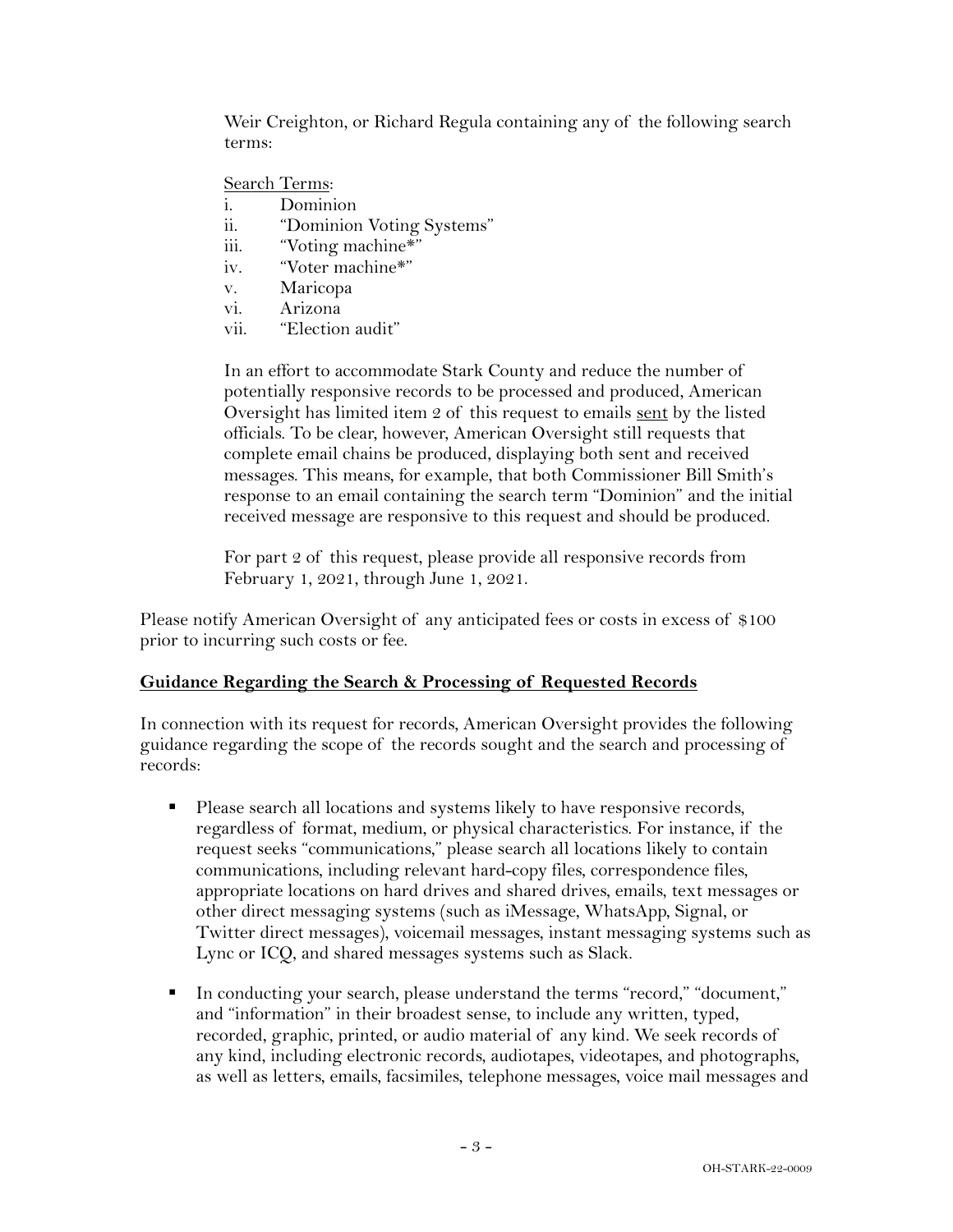transcripts, notes, or minutes of any meetings, telephone conversations or discussions.

- Our request for records includes any attachments to those records or other materials enclosed with those records when they were previously transmitted. To the extent that an email is responsive to our request, our request includes all prior messages sent or received in that email chain, as well as any attachments to the email.
- § Please search all relevant records or systems containing records regarding agency business. Do not exclude records regarding agency business contained in files, email accounts, or devices in the personal custody of your officials, such as personal email accounts or text messages.
- In the event some portions of the requested records are properly exempt from disclosure, please disclose any reasonably segregable non-exempt portions of the requested records.<sup>1</sup> If a request is denied in whole, please state specifically why it is not reasonable to segregate portions of the record for release.
- Please take appropriate steps to ensure that records responsive to this request are not deleted by the agency before the completion of processing for this request. If records potentially responsive to this request are likely to be located on systems where they are subject to potential deletion, including on a scheduled basis, please take steps to prevent that deletion, including, as appropriate, by instituting a litigation hold on those records.

If you have any questions regarding how to construe this request for records or believe that further discussions regarding search and processing would facilitate a more efficient production of records of interest to American Oversight, please do not hesitate to contact American Oversight to discuss this request. American Oversight welcomes an opportunity to discuss its request with you before you undertake your search or incur search or duplication costs. By working together at the outset, American Oversight and your agency can decrease the likelihood of costly and time-consuming litigation in the future.

Where possible, please provide responsive material in an electronic format by email. Alternatively, please provide responsive material in native format or in PDF format on a USB drive. Please send any responsive material being sent by mail to American Oversight, 1030 15th Street NW, Suite B255, Washington, DC 20005. If it will accelerate release of responsive records to American Oversight, please also provide responsive material on a rolling basis.

# **Conclusion**

American Oversight is a  $501(c)(3)$  nonprofit with the mission to promote transparency in government, to educate the public about government activities, and to ensure the accountability of government officials. American Oversight uses the information

<sup>1</sup> Ohio Rev. Code § 149.43(B)(1).